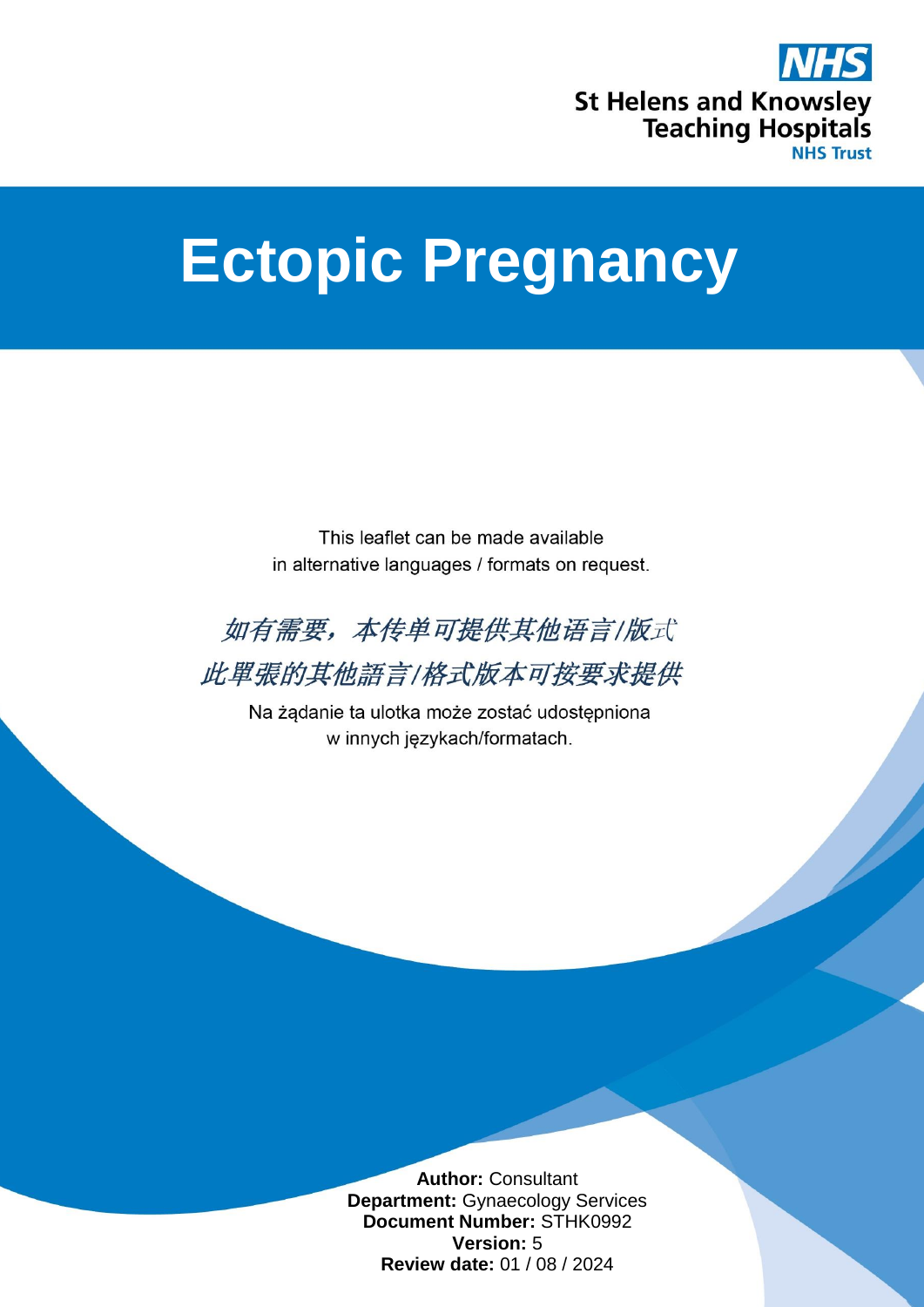## **Ectopic Pregnancy**

Ectopic pregnancy is a common but life threatening condition affecting 1 in 100 pregnancies. The term refers to a pregnancy outside the uterus (womb). As the pregnancy grows it causes pain and bleeding.

**If it is not treated quickly enough it can rupture the tube and endanger your life**

## **What are the causes of Ectopic Pregnancy?**

The most common reason for an ectopic pregnancy is damage to the fallopian tube, causing a blockage or narrowing.

This narrowing can be due to:

**Infection –** This can make parts of the tube stick together and cause a blockage, or reduces the passageway so the fertilised egg becomes stuck and unable to pass onwards into the womb.

**Abnormalities of the tube –** these include kinking of the tube, tubes containing tiny pouches or extra long tubes. You are usually born with these abnormalities.

## **What are the symptoms of ectopic pregnancy?**

If you are a woman of child bearing age and have recently been sexually active, then a pain in your lower abdomen may be due to an ectopic pregnancy and you should take this symptom seriously until proved otherwise.

The pain can begin suddenly and there may or may not be slight bleeding from your vagina.

If you think you could possibly be pregnant and experience one or more of the following symptoms, then you should go and see your doctor as soon as possible.

**One sided pain in your abdomen –** this can be persistent and severe, but may not be on the same side as an ectopic pregnancy.

**Shoulder tip pain –** shoulder tip pain is the typical pain of ectopic pregnancies.

**Collapse –** you may be feeling light headed or faint, and often this is accompanied by a feeling of something being very wrong. Other signs such as paleness, increasing pulse rate, sickness, diarrhoea and falling blood pressure may also be present.

**Abnormal bleeding –** if you do not know whether you are pregnant but find yourself having an unusual period, it may be due to a number of causes, one of which might be an ectopic pregnancy, particularly if you have had an intrauterine contraceptive device (coil) fitted.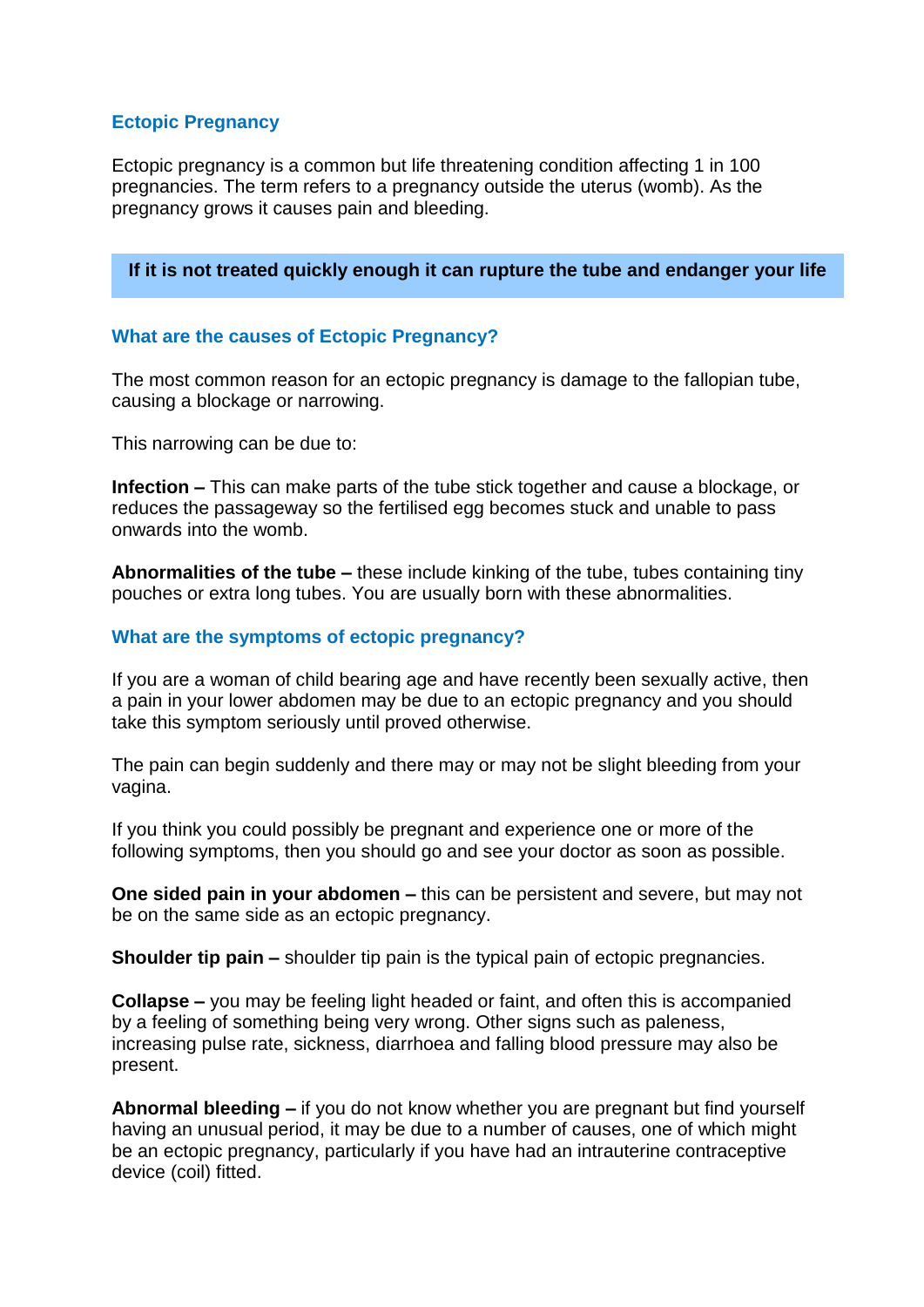#### **How is it managed?**

You should attend the hospital if your doctor suspects an ectopic pregnancy. An ultrasound scan and a pregnancy test will be undertaken. The best way to perform an ultrasound scan is to use a vaginal probe, which is placed into the vagina. It is not always possible to see an ectopic pregnancy on scan. If you are well and not in severe pain, you may be investigated with a blood hormone test done repeatedly over 2 to 3 days to ascertain whether there is an Ectopic pregnancy or not. If there is high suspicion or you develop worsening signs, a laparoscopy (a camera used to look into the abdomen) to inspect the tubes is performed.

**Surgery –** This is the most common treatment. You will need emergency surgery if your fallopian tube has ruptured. The surgeon will make an incision in your abdomen (a laparotomy) in order to locate where the bleeding is. Sometimes, the fallopian tube can be repaired, but it often has to be removed. Before rupture of the tube, it is possible to remove the tube usually using 'keyhole' surgery where small incisions (cuts) are made.

**Medication –** If the ectopic pregnancy is diagnosed early enough, the pregnancy can be stopped using a medicine called methotrexate. This works by shrinking the cells of the ectopic pregnancy. However, it can often cause side effects such as abdominal pain. If methotrexate is recommended for you, your condition will need to be closely monitored by having regular blood tests. Methotrexate is injected into the muscles or directly into the fallopian tube, under the guidance of ultrasound or keyhole surgery.

**Expectancy (wait and see) –** If your ectopic pregnancy symptoms are mild, or you have no symptoms at all, your specialist may recommend delaying treatment to see how the ectopic pregnancy develops. Many ectopic pregnancies resolve without the need for medical intervention. However, you will require frequent blood tests and close observation to monitor how the ectopic pregnancy is progressing.

## **How will this affect me in the future?**

The overall chances of a repeat ectopic are between 7–10%. If you still have one tube left you will be able to become pregnant again. You will probably have or be due a period about a month after your operation. If you become pregnant in the future it is important that you are seen by your doctor early in the pregnancy so that he can arrange for you to be seen in an early pregnancy unit. An ultrasound scan will need to be done together with a blood test if required to make sure the pregnancy is in the womb.